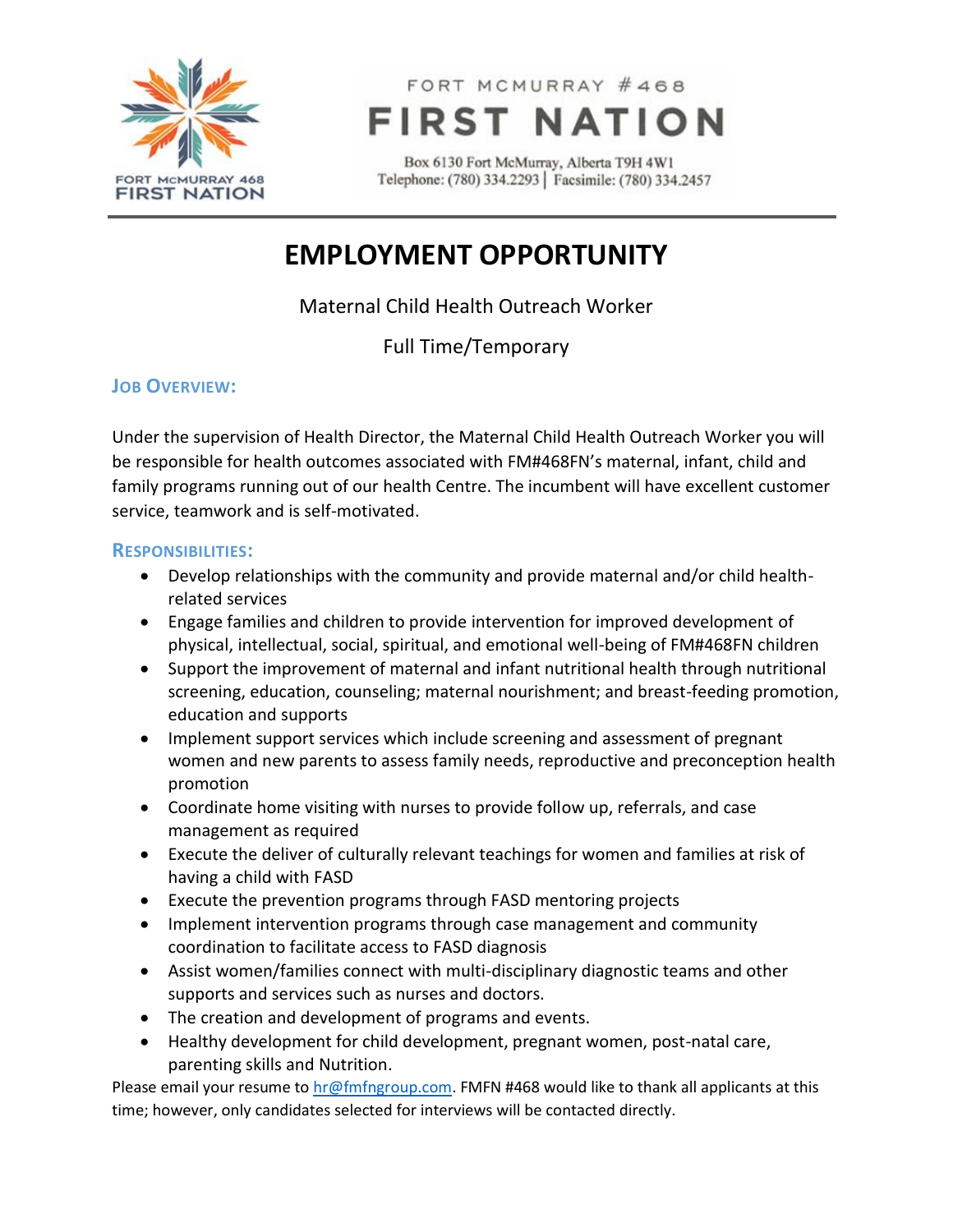

FORT MCMURRAY #468 **FIRST NATION** 

Box 6130 Fort McMurray, Alberta T9H 4W1 Telephone: (780) 334.2293 | Facsimile: (780) 334.2457

- Build capacity throughout the community to support families and deliver communitybased child health promotion and disease prevention programs and services with supporting activities such as training, community education, and awareness activities
- Create awareness of maternal health programs to community members
- Prepare statistical and narrative grant reports; monitor progress of achievement of grant objectives and develop and recommend remedial plans.
- Act as back-up staff at the day care
- Perform other duties as assigned by the manager

# **QUALIFICATIONS:**

- A certificate in any of the following areas: Teacher, Nutritionist/Dietitian, Social Worker, Registered Nurse, or other regulated health professional
- Proficiency with MS Office applications including Word, Excel, PowerPoint, Outlook; an aptitude for learning new computer systems
- Current Valid Drivers License and own vehicle. Class 4 Preferred or willing to obtain.
- Strong verbal and written communication skills and possess good people skills
- Knowledgeable in Child Developmental Screens
- Early Childhood Development Training
- Specific FASD Training
- Strong FASD and prenatal background and experience
- Knowledge of services/agencies/programs that are existent within the community and available outside the community
- First Nation on-reserve community background
- Strong leadership and mentorship abilities
- Enjoy working with children in a school and home setting
- Able to maintain superior professionalism within their community

### **WHY APPLY?**

In addition to your Salary/Hourly earnings, we also offer the following.

- We care a lot about your future, and we offer a defined contribution Registered Pension Plan
- A benefits package with Life Insurance, Medical, Dental, and Vision coverage
- A healthy work-life balance with a fitness membership subsidy
- Employee and Family Assistance Program
- An opportunity to work for a harmonious community with a rich culture that builds its economic and social success
- Commitment to accountability, respect for one another, and hard work.

Please email your resume to  $hr@fmfngroup.com$ . FMFN #468 would like to thank all applicants at this time; however, only candidates selected for interviews will be contacted directly.